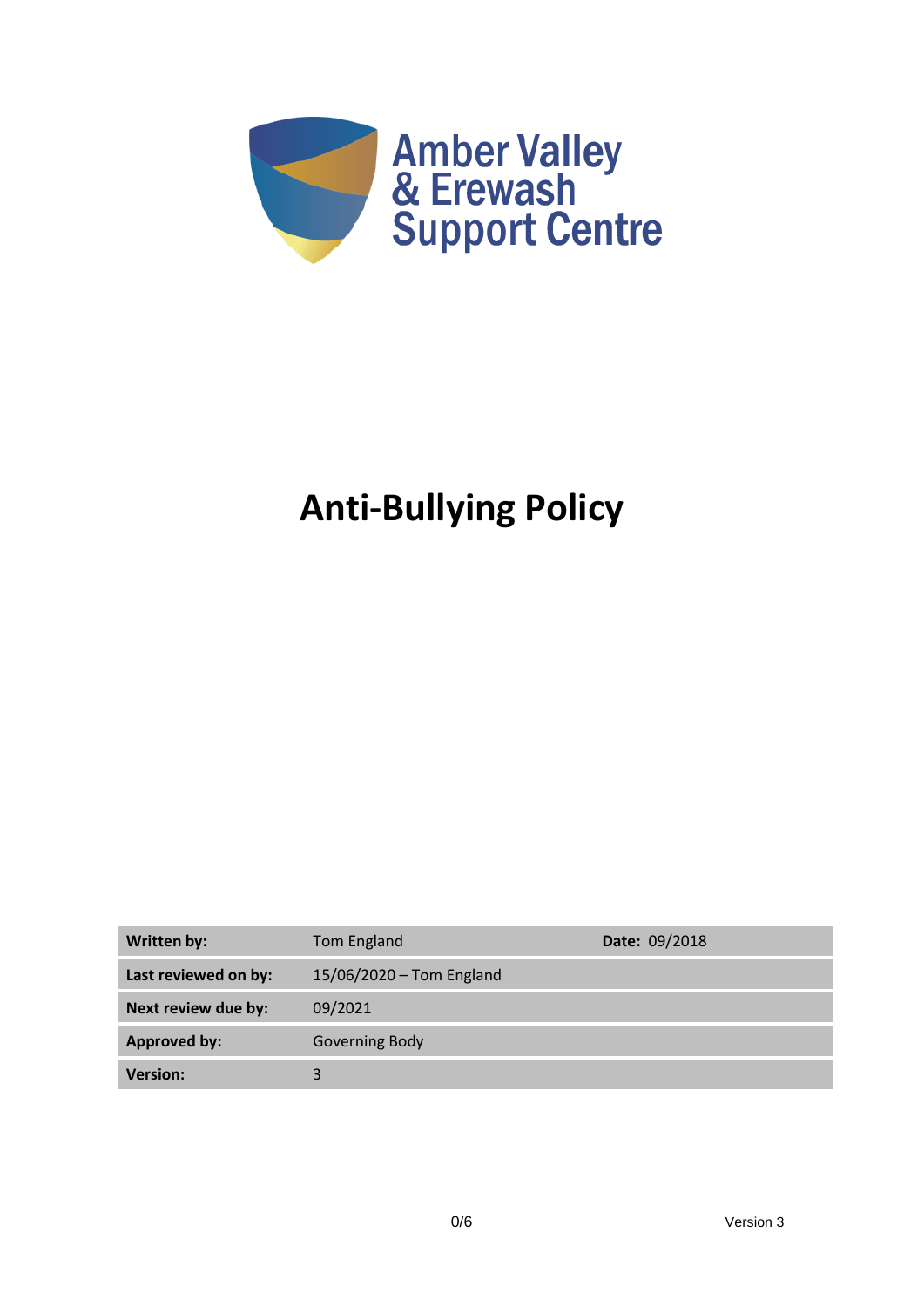This policy is based on DfE guidance "*Preventing and Tackling Bullying. Advice for headteachers, staff and governing bodies*", March 2014 and it is recommended that schools and academies read this guidance:

<https://www.gov.uk/government/publications/preventing-and-tackling-bullying>

#### **1) Objectives of this Policy**

This policy outlines what Amber Valley and Erewash Support Centre will do to prevent and tackle bullying. The policy has been drawn up through the involvement of the whole academy community and we are committed to developing an anti-bullying culture whereby no bullying, including between adults or adults and children and young people will be tolerated.

#### **2) Our academy community:**

- Discusses, monitors and reviews our anti-bullying policy and practice on a regular basis.
- Supports all staff to promote positive relationships to prevent bullying and will intervene by identifying and tackling bullying behaviour appropriately and promptly.
- Ensures that pupils are aware that all bullying concerns will be dealt with sensitively and effectively; that pupils feel safe to learn; and that pupils abide by the antibullying policy.
- A report back to parents/carers regarding their concerns on bullying and deals promptly with complaints. Parents/ carers in turn work with the academy to uphold the anti-bullying policy.
- Seeks to learn from good anti-bullying practice elsewhere and utilises support from the Local Authority and other relevant organisations when appropriate

# **3) Definition of bullying**

Bullying is "Behaviour by an individual or a group, usually repeated over time that intentionally hurts another individual either physically or emotionally and involves an imbalance of power". (DfE "Preventing and Tackling Bullying", October 2014) Bullying can include: name calling, taunting, mocking, making offensive comments; kicking; hitting; taking belongings; producing offensive graffiti; gossiping; excluding people from groups and spreading hurtful and untruthful rumours. This includes the same inappropriate and harmful behaviours expressed via digital devices (cyberbullying) such as the sending of inappropriate messages by phone, text, Instant Messenger, through websites and social media sites and apps, and sending offensive or degrading images by mobile phone or via the internet.

#### **4) Forms of bullying covered by this Policy**

Bullying can happen to anyone. This policy covers all types of bullying including:

- Bullying related to race, religion or culture.
- Bullying related to SEND (Special Educational Needs or Disability).
- Bullying related to appearance or physical/mental health conditions.
- Bullying related to sexual orientation (homophobic and biphobic bullying).
- Bullying of young carers, children in care or otherwise related to home circumstances.
- Sexist, sexual and transphobic bullying.
- Bullying via technology –"cyberbullying"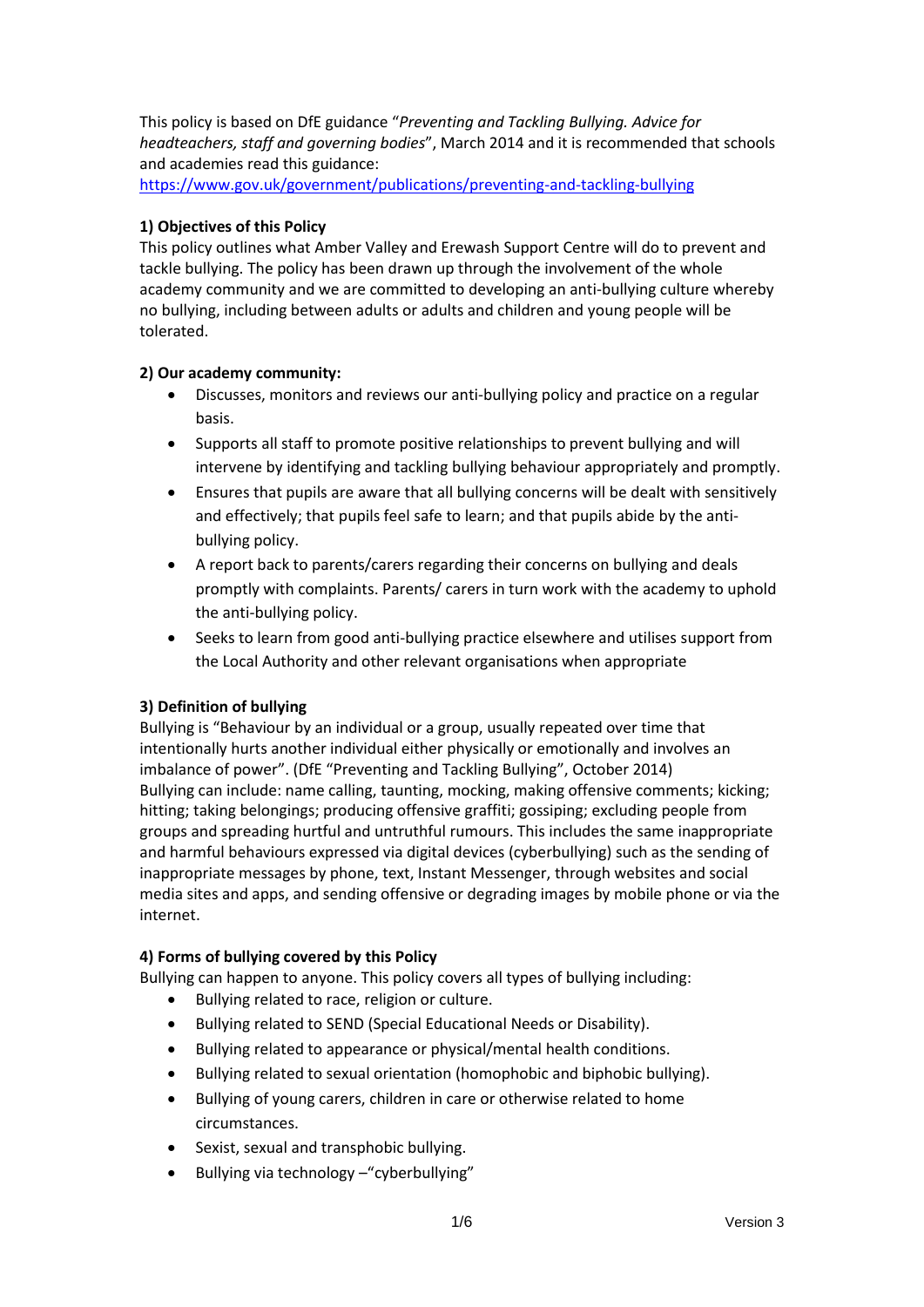# **5) Preventing, identifying and responding to bullying**

The academy community will:

- Create and support an inclusive environment which promotes a culture of mutual respect, consideration and care for others which will be upheld by all.
- Work with staff and outside agencies to identify all forms of prejudice-driven bullying.
- Actively provide systematic opportunities to develop pupils' social and emotional skills, including their resilience.
- Provide a range of approaches for pupils, staff and parents/carers to access support and report concerns.
- Challenge practice which does not uphold the values of tolerance, nondiscrimination and respect towards others.
- Consider all opportunities for addressing bullying in all forms throughout the curriculum and supported with a range of approaches such as through displays, assemblies, peer support and the school/student council.
- Regularly update and evaluate our approaches to take into account the developments of technology and provide up-to-date advice and education to all members of the community regarding positive online behaviour.
- Train all staff including teaching staff, support staff (including administration staff and site support staff) to identify all forms of bullying, follow the academy policy and procedures (including recording and reporting incidents).
- Proactively gather and record concerns and intelligence about bullying incidents and issues so as to effectively develop strategies to prevent bullying from occurring.
- Actively create "safe spaces" for vulnerable children and young people.
- Use a variety of techniques to resolve the issues between those who bully and those who have been bullied.
- Work with other agencies and the wider academy community to prevent and tackle concerns.
- Celebrate success and achievements to promote and build a positive academy ethos.

# **6) Dealing with Incidents**

The following steps may be taken when dealing with incidents:

- If bullying is suspected or reported, the incident will be dealt with immediately by the member of staff who has been approached
- A clear and precise account of the incident will be recorded and given to the Assistant Headteacher for the site.
- The Assistant Headteacher lead will interview all concerned and will record the incident.
- Site staff members will be kept informed.
- When responding to cyberbullying concerns the academy will take all available steps to identify the bully, including looking at the academy systems, identifying and interviewing possible witnesses, and contacting the service provider and the police, if necessary. The police will need to be involved to enable the service provider to look into the data of another user.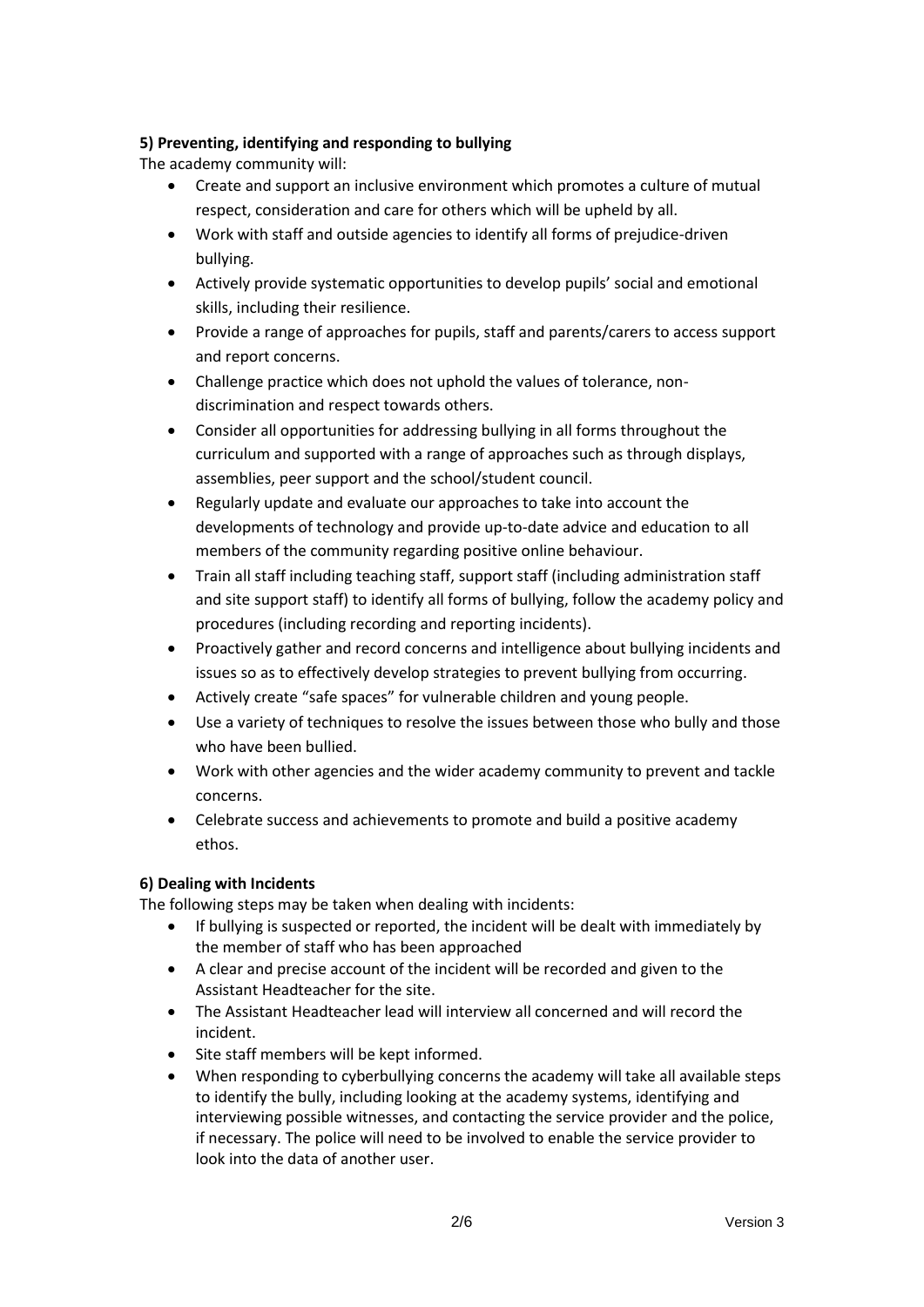- Where the bullying takes place outside of the academy site then the academy will ensure that the concern is investigated and that appropriate action is taken in accordance with the academy's behaviour and discipline policy.
- Parents/carers will be kept informed
- Sanctions will be used as appropriate and in consultation with all parties concerned.
- If necessary and appropriate, the police or other local services will be consulted.

#### **Supporting Pupils**

Pupils who have been bullied will be supported by:

- Offering an immediate opportunity to discuss the experience with their teacher or a member of staff of their choice
- Being advised to keep a record of the bullying as evidence and discuss how to respond to concerns and build resilience as appropriate.
- Reassuring the pupil and providing continuous support
- Restoring self-esteem and confidence
- Working with the wider community and local/national organisations to provide further or specialist advice and guidance

Pupils who have bullied will be helped by:

- Discussing what happened and establishing the concern and the need to change.
- Informing parents/carers to help change the attitude and behaviour of the child.
- Providing appropriate education and support.
- If online, requesting content be removed and reporting account/content to service provider.
- Sanctioning in line with academy behaviour policy. This may include official warnings, sanctions, removal of privileges, fixed-term and permanent exclusions.
- Speaking with police or local services

# **Supporting Adults**

Adults (staff and parents) who have been bullied or affected will be supported by:

- Offering an immediate opportunity to discuss the concern with a member of SLT or the Headteacher.
- Being advised to keep a record of the bullying as evidence and discuss how to respond to concerns and build resilience as appropriate.
- Where the bullying takes place outside of the academy site then the academy will ensure that the concern is investigated and that appropriate action is taken in accordance with the academy's behaviour and discipline policy.
- Reassuring and offering appropriate support.
- Working with the wider community and local/national organisations to provide further or specialist advice and guidance.

Adults (staff and parents) who have bullied will be helped by:

- Discussing what happened with a member of SLT and establishing the concern.
- Clarifying the academy's official procedures for complaints or concerns.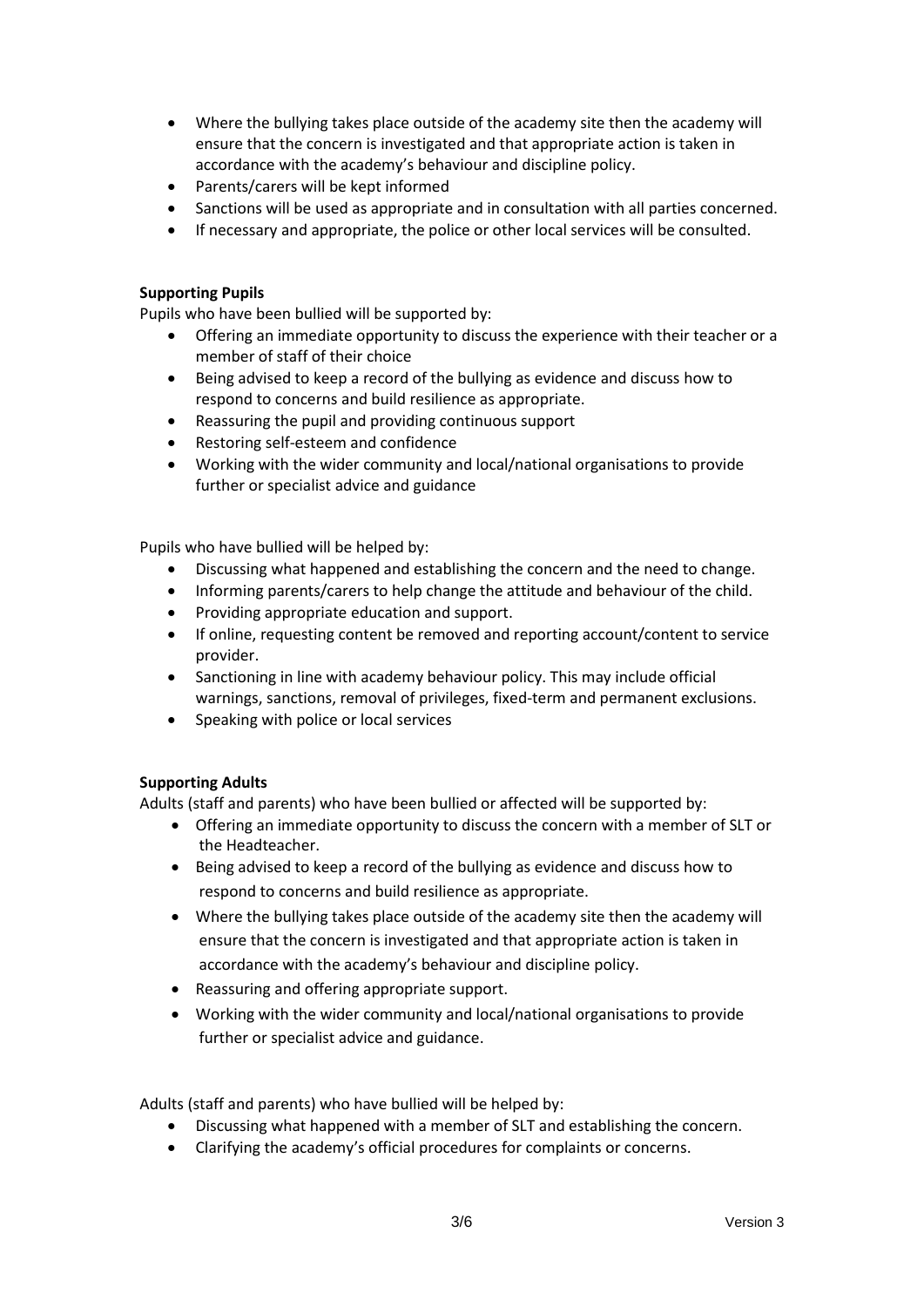- If online, requesting content be removed and reporting account/content to service provider.
- Instigating disciplinary, civil or legal action.

# **7) Involvement of pupils**

We will:

- Regularly canvas children and young people's views on the extent and nature of bullying.
- Ensure that all pupils know how to express worries and anxieties about bullying.
- Ensure that all pupils are aware of the range of sanctions which may be applied against those engaging in bullying.
- Involve pupils in anti-bullying campaigns in sites and embedded messages in the wider curriculum.
- Publicise the details of help lines and websites.
- Offer support to pupils who have been bullied and to those who are bullying in order to address the problems they have.

# **8) Liaison with parents and carers**

We will:

- Make sure that key information (including policies and named points of contact) about bullying is available to parents/carers in a variety of formats.
- Ensure that all parents/carers know who to contact if they are worried about bullying.
- Ensure all parents/carers know about our complaints procedure and how to use it effectively.
- Ensure all parents/carers know where to access independent advice about bullying.
- Work with all parents/carers and the local community to address issues beyond the school gates that give rise to bullying.
- Ensure that parents work with the academy to role model positive behaviour for pupils, both on and offline.

# **9) Links with other academy policies and practices**

This Policy links with a number of other academy policies, practices and action plans including:

- Behaviour and discipline policy
- Complaints Policy
- Safeguarding and child protection policies
- Confidentiality Policy
- e-Safety (Online Safety) and Acceptable Use Policies (AUPs)
- Curriculum Policies such as PSHE and citizenship and computing
- Mobile phone and social media policies
- Searching and confiscation